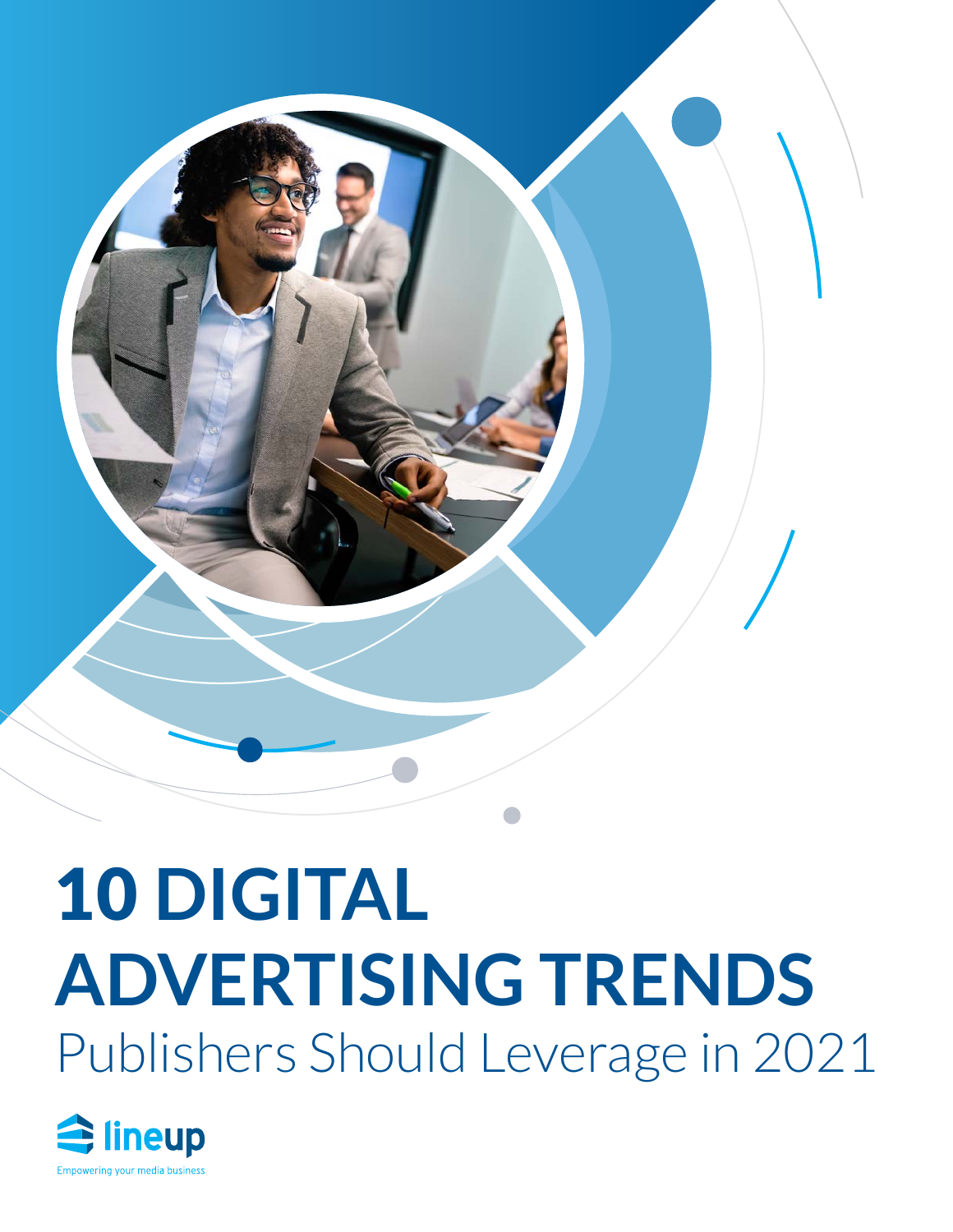

The past year will be remembered as a time of pivotal change for decades to come. The COVID-19 pandemic has caused great hardship for many individuals and organizations. For others, it has led to new opportunities, spurring digital transformation at a dizzying speed and on a staggering scale.

Within this new context, the media industry is beginning to gain clarity around what the business models and technologies of tomorrow may look like, even in a future that's far from certain.

In this white paper, you'll learn about 10 digital advertising trends that will matter 2021, some of which emerged on the landscape in our **[2020 Digital Advertising Trends](https://www.lineup.com/newsroom/2020-digital-advertising-trends-predictions-for-publishers)** white paper, signalling their potential for longevity<sup>1</sup>.

Publishers and advertisers alike will continue to navigate changes in 2021, from experimenting with new ways to run events and engage audiences, to stepping into an undeniably important role in the push for social change.

In addition, subscription models, streaming video and audio, and mobile gaming will solidify themselves in mainstream society, and present exciting opportunities to build relationships and grow revenue.

The road ahead will be challenging, but the media organizations and brands that step into 2021 with an innovative, customer-centric approach will be well positioned to weather the disruption and thrive in the digital age.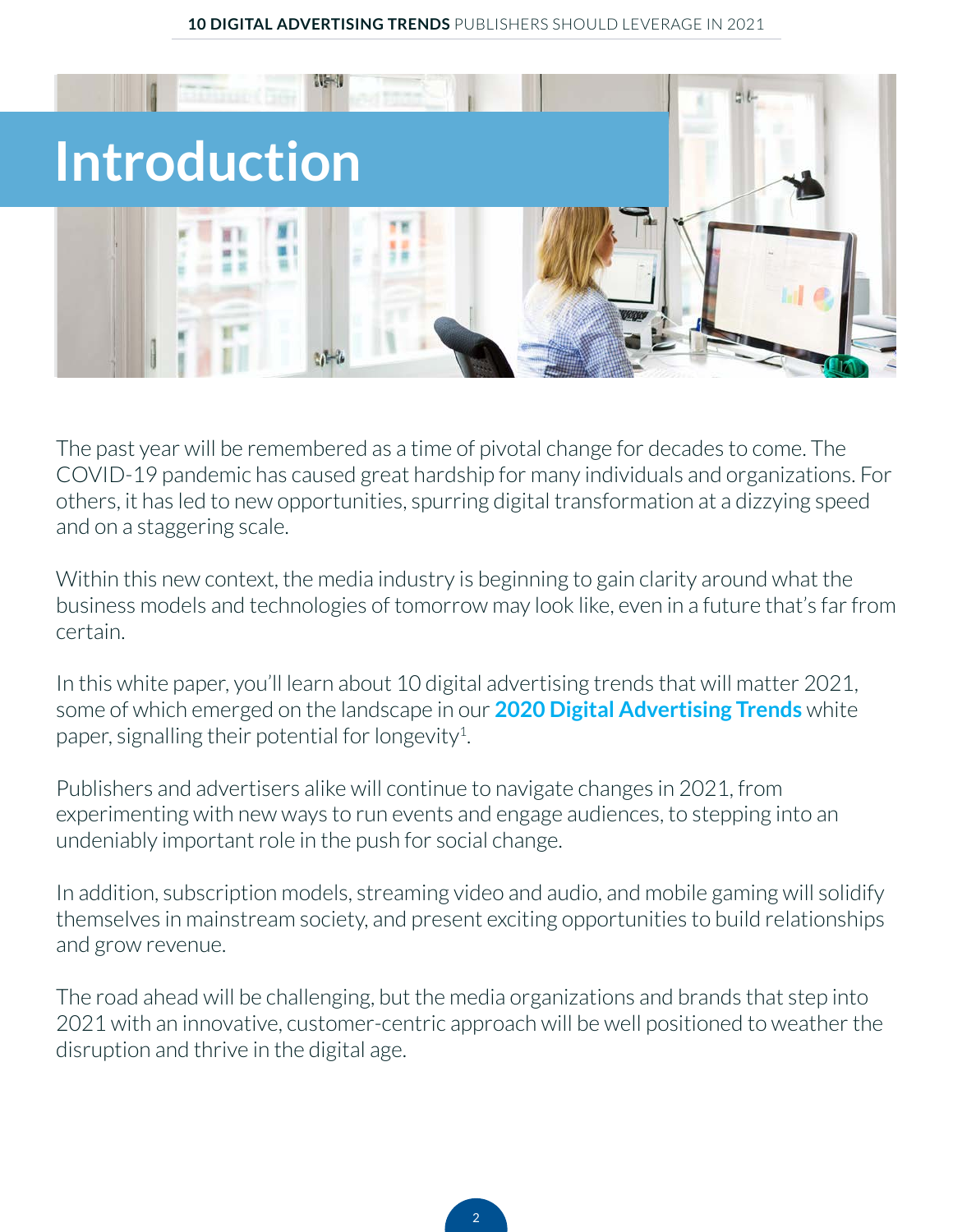### **Top 10** Digital Advertising Trends for 2021

| 01 | More publishers will shift to combined revenue<br>models                                    |
|----|---------------------------------------------------------------------------------------------|
| 02 | Hybrid live-virtual event model will attract<br>audiences-and advertising dollars           |
| 03 | Brands will spend more on mobile gaming and<br>esports                                      |
| 04 | Streaming media growth will be accelerated by<br>conglomerates                              |
| 05 | Brands concerned with movements for social<br>change will prefer publishers for advertising |
| 06 | Data privacy laws will show their teeth                                                     |
| 07 | Emerging ad targeting options will continue to<br>evolve                                    |
| 08 | 5G will see greater adoption worldwide                                                      |
| 09 | Brands that were once "niche" will dominate the<br>market                                   |
|    | More publishers will become 'one stop shops'<br>for brands                                  |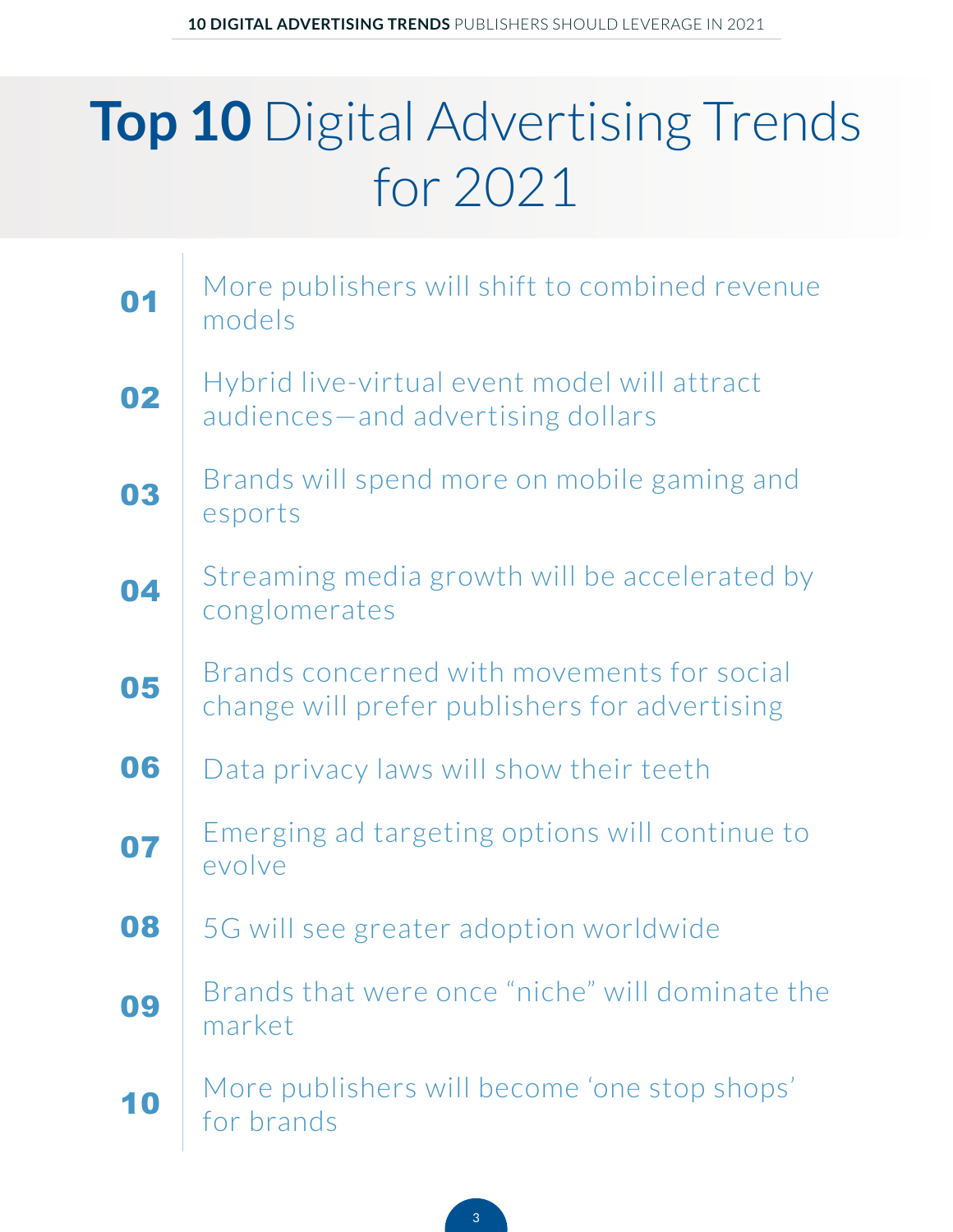## <span id="page-3-0"></span>**More publishers will shift to 01 combined revenue models**

Advertising revenue matters greatly to publishers' bottom lines. However, combined advertising-subscription revenue models will continue to grow in 2021 as media organizations navigate the competitive landscape dominated by Big Tech, and work to make up for the drop in ad spend caused by COVID-192.

Subscriptions are an ideal revenue stream because they provide a win-win for audiences and publishers alike—access to high quality, personalized content that drives brand loyalty and enables publishers to gather first-party data.

Increasing numbers of consumers are willing to part with their cash for content. For example, 20% of Americans paid for news in 2020 (up from 16% the previous year), according to The Reuters Institute's **[Digital News Report for 2020](https://www.niemanlab.org/2020/06/in-some-countries-like-the-u-s-people-really-will-pay-for-more-than-one-news-subscription/)**3. Among 16 countries, the U.K. had the lowest number of people who paid for news in 2020 at 7%, and the Nordic countries the highest at 26%.

Publishers are leveraging consumers' willingness to pay for content to their benefit. Among those surveyed in our recent report developed in conjunction with the North American Publishing Company (a subsidiary of Adweek), titled **[Combined Revenue Models Gaining Traction in](https://www.lineup.com/combined-revenue-advertising-subscriptions)  [Media Industry](https://www.lineup.com/combined-revenue-advertising-subscriptions)**, 70% of publishers currently have a blended revenue model. They receive 28% of their revenue from subscriptions, which they plan to increase to 32% as soon as possible4.

"Publishers are aware that the current economic climate is not great, and many people are out of work and looking at ways to save money," said Lisa Levine, Digital Consultant at Lineup Systems. "By changing their subscription offerings to tiers, publishers may be able to tap into those customers and generate revenue that way."

Media organizations are also getting creative with their subscription models in other ways. For example, Times Radio in the U.K. is promoting subscriptions for The Times newspaper and repurposing content from that outlet for the initiative. As subscriptions solidify themselves in mainstream society, we'll inevitably see more innovation in this area<sup>5</sup>.

One way for media organizations to evolve their subscription models is to introduce tiered offerings. For example, a news website could sell the following tiers:

#### **1** TIER 1

A full subscription to the entire site with access to unlimited articles, features, offers, and virtual events—and no advertisements.

TIER 2

**2**

**3**

Access to unlimited articles and features in 3 areas of the site—for example, U.K. news, world news, and sports—with advertisements. Users pay a discounted subscription price for this package, and get the opportunity to buy tickets for virtual events.

#### TIER 2

Access to a limited number of articles and features in 2 areas of the site, with the opportunity to buy articles and features from any other areas at a discounted price. Tier 3 subscribers will also see ads.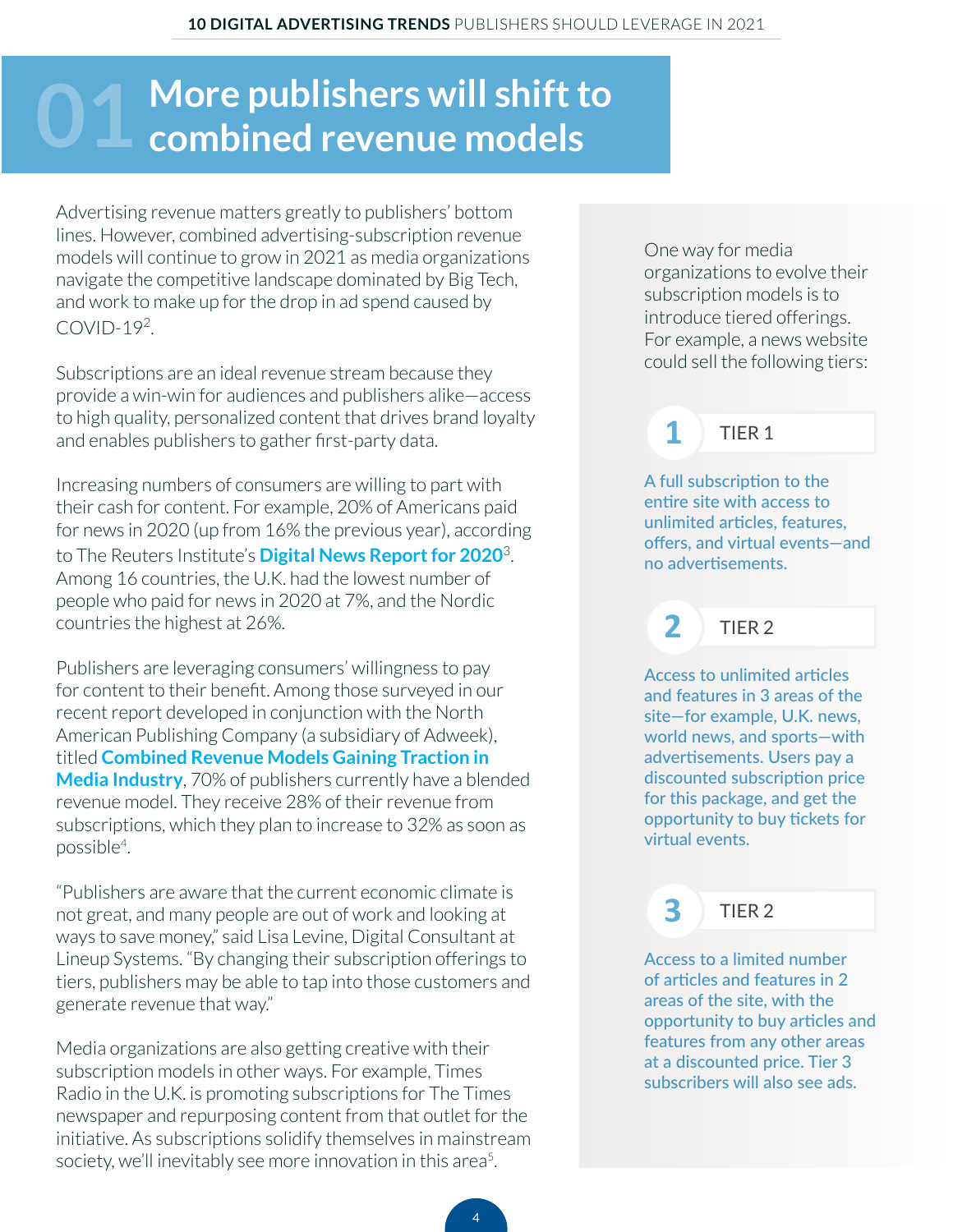### <span id="page-4-0"></span>**Hybrid live-virtual event model will attract audiences and advertising dollars 02**

Just as COVID-19 saw air travel grind to a halt, the pandemic also stopped face-to-face events in their tracks. Among meeting planners surveyed by Northstar Meetings Group in October 2020, only 55% intended to host in-person events again by Q2 of 2021, with nearly half of respondents saying they'd wait until at least Q3<sup>6</sup>.

This brings us to the hybrid live-virtual event model that is positioned to become the norm for the long term. Media organizations and brands alike will get creative in delivering high quality event experiences, no matter how their audiences choose to engage<sup>7</sup>.

"There will be an increase in pay-per-view events, and not just the usual sporting kind. I see a move toward pay-per-view industry conferences, concerts, theatre performances, comedy shows—anything that usually has a live audience," said Levine.

For example, the South Korean K-pop band BTS staged a 2-day online concert in October that generated 993,000 views and approximately \$35 million in ticket sales. The event enabled fans to be present on screens so they felt like they were at the concert with the band.

"I think we'll see more concerts heading this way," said Levine. "As we get 'back to normal,' paying to watch a live show at home will be a more common option when purchasing tickets."

The hybrid live-virtual event model will present opportunities for both publishers and advertisers. For example, Google's Dynamic Ad Insertion (DAI) technology launched in September 2020 aims to improve the ad viewing experience for audiences by facilitating broadcast-quality ad insertions across all screens during live events.

"There can be millions of concurrent viewers, unknown commercial break times, and ad request spikes that occur simultaneously," according to Google8. "DAI distributes ad requests more evenly and enables partners to maximize fill rates and revenue."

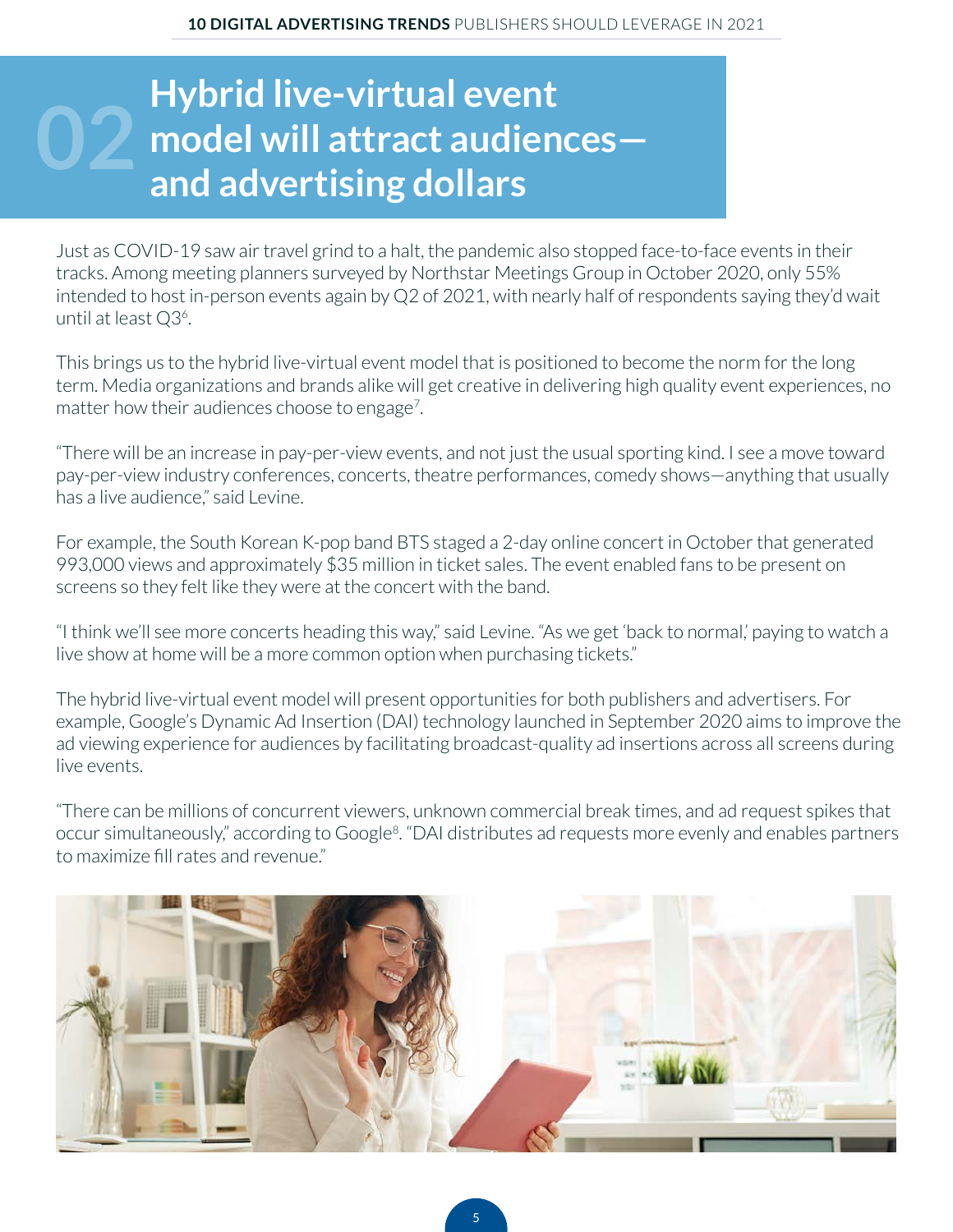## <span id="page-5-0"></span>**Brands will spend more on 03 mobile gaming and esports**

Mobile gaming and esports have exploded in popularity another effect of the COVID-19 pandemic. In 2020, Newzoo estimated that 2.7 billion gamers worldwide would spend \$159.3 billion on console, mobile, and PC games, up more than 9% over 2019 revenues. The gaming market is estimated to grow beyond \$200 billion by 2023<sup>9</sup>.

"Where the eyeballs go, the ads follow. Programmatically traded ads are popping up on mobile games and other devices like PlayStation and Xbox. This is no longer a niche offering—it's mainstream," said Sarah Hartland, Head of Marketing at Lineup Systems.

Gamers are a broad audience, spanning generations, geographies, and income brackets. And, they're highly engaged in the platform $10$ . Most mobile gamers use gaming apps weekly, if not daily. This is welcome news for advertisers across verticals who are seeking new ways to reach potential customers.

In response to this trend, companies are developing ad exchanges and ad formats for native in-game advertising. In September 2020, Bidstack announced a partnership with Ubisoft to deliver ads across console and PC devices for the urban battle royale game Hyper Scape<sup>11</sup>. Bidstack referred to the initiative as "virtual out-of-home advertising."

Publishers are also seeing and acting on the opportunities presented by gaming. For example, in July 2020, USA TODAY Sports Media Group partnered with the content and community platform Super League Gaming to launch online esports competitions for an audience of over 60 million<sup>12</sup>.

Brands should expect more opportunities for mobile game and esports advertising to arise in 2021,and consider setting budget aside to reach audiences through this platform. As for publishers, considering how to partner with gaming companies would be a smart strategy.

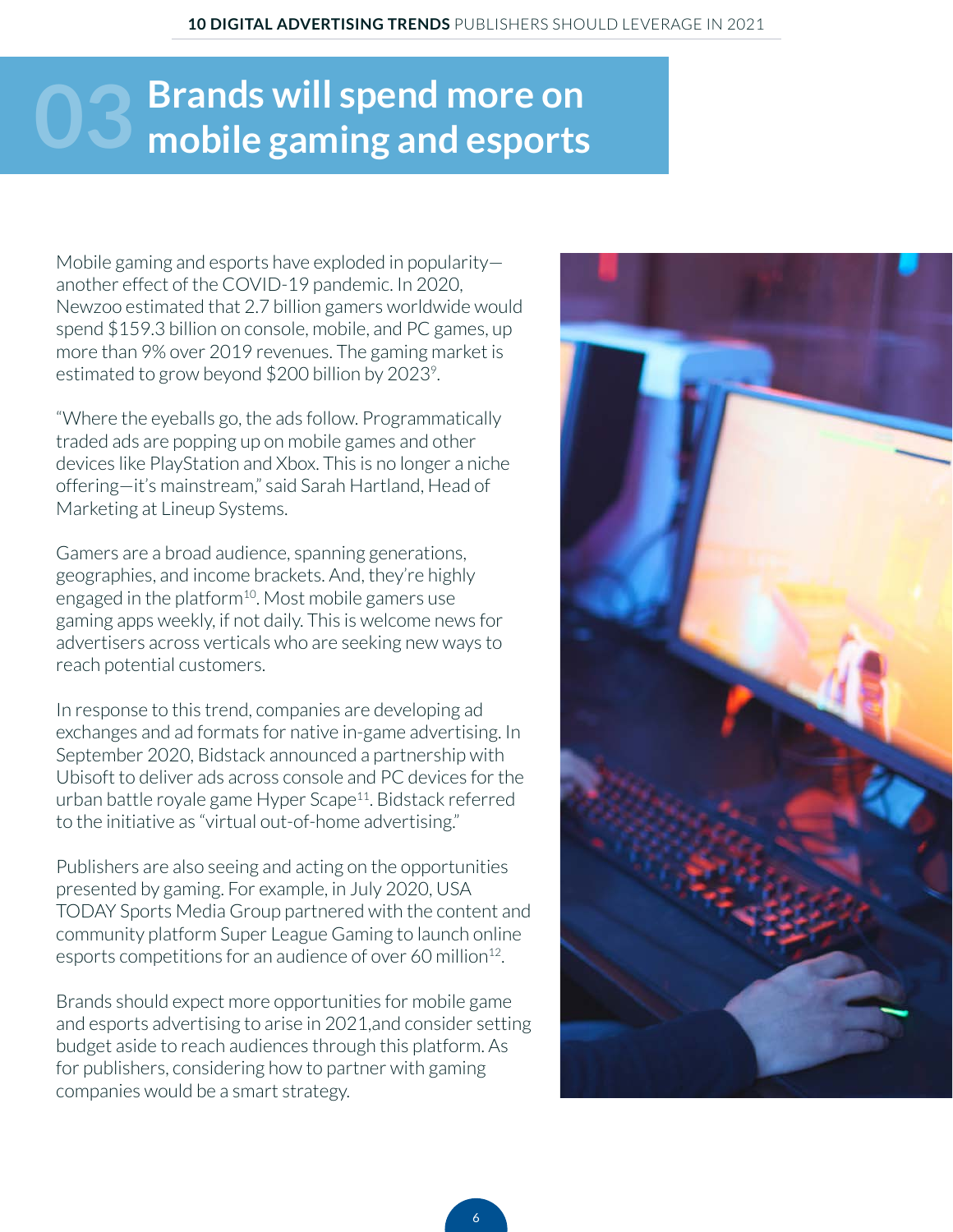## <span id="page-6-0"></span>**Streaming media growth will be accelerated by conglomerates**

Companies that once offered streaming video and audio services as a supplement to their main revenue streams are now giving more attention to these platforms. In 2020, several major players including Disney, NBCUniversal, ViacomCBS, and WarnerMedia restructured their organizations to focus primarily on their streaming businesses<sup>13</sup>. This was a wise move, considering that streaming video accounted for 25% of TV viewing in Q2 of 2020, up from 19% in Q4 of 2019, according to Nielsen's **[Total Audience Report](https://www.nielsen.com/us/en/insights/article/2020/the-nielsen-total-audience-report-hub/)**14.

"In the past we weren't sure how streaming would evolve, but now we know," said Hartland. "Companies are innovating ad formats and ways to monetize streaming, which has been accelerated by the pandemic."

Streaming services are moving full steam ahead with this trend. For example, in October 2020, Spotify launched a feature combining music with spoken word audio to mimic the experience of listening to a radio DJ. Premium users of the service have the ability to create personalized shows with songs from their own playlists using this feature15.

"We're also going to see convergence between streaming services and linear TV formats with targeted ad insertion in 2021," said Neil Webster, Sales & Account Director at Lineup Systems. "There are already a few examples of this happening."

In November 2020, Virgin Media launched AdSmart to over 500,000 households on the company's Sky platform in Ireland. Virgin plans to expand the service further in 2021, which allows different ads to be served to viewers watching the same show, enabling advertisers to deliver highly personalized experiences to their audiences<sup>16</sup>.

In addition, Samsung launched a demand-side platform in September 2020. The self-service advertising platform provides programmatic media buyers with access to Samsung's connected and linear TV inventory, as well as desktop and mobile inventory, and an audience of 45 million households<sup>17</sup>.

Bigger players are also starting to gobble up niche streaming sites. For example,Sony purchased niche Christian streaming platformPure Flix in November 2020, hinting that large conglomerates are eager to stake their claims on the streaming market before it becomes saturated. In turn, this begs the question, when will the market be saturated<sup>18</sup>?

Acquisitions aren't the only sign pointing to media powerhouses controlling the future of streaming. Smaller platforms simply don't seem to be gaining traction. For example, the mobile streaming platform Quibi, which launched in April 2020 and featured short content clips (less than 10 minutes), called it quits in October<sup>19</sup>. This suggests that streaming may only be a winning strategy for companies with big budgets to purchase existing content as well as produce strong originals.



7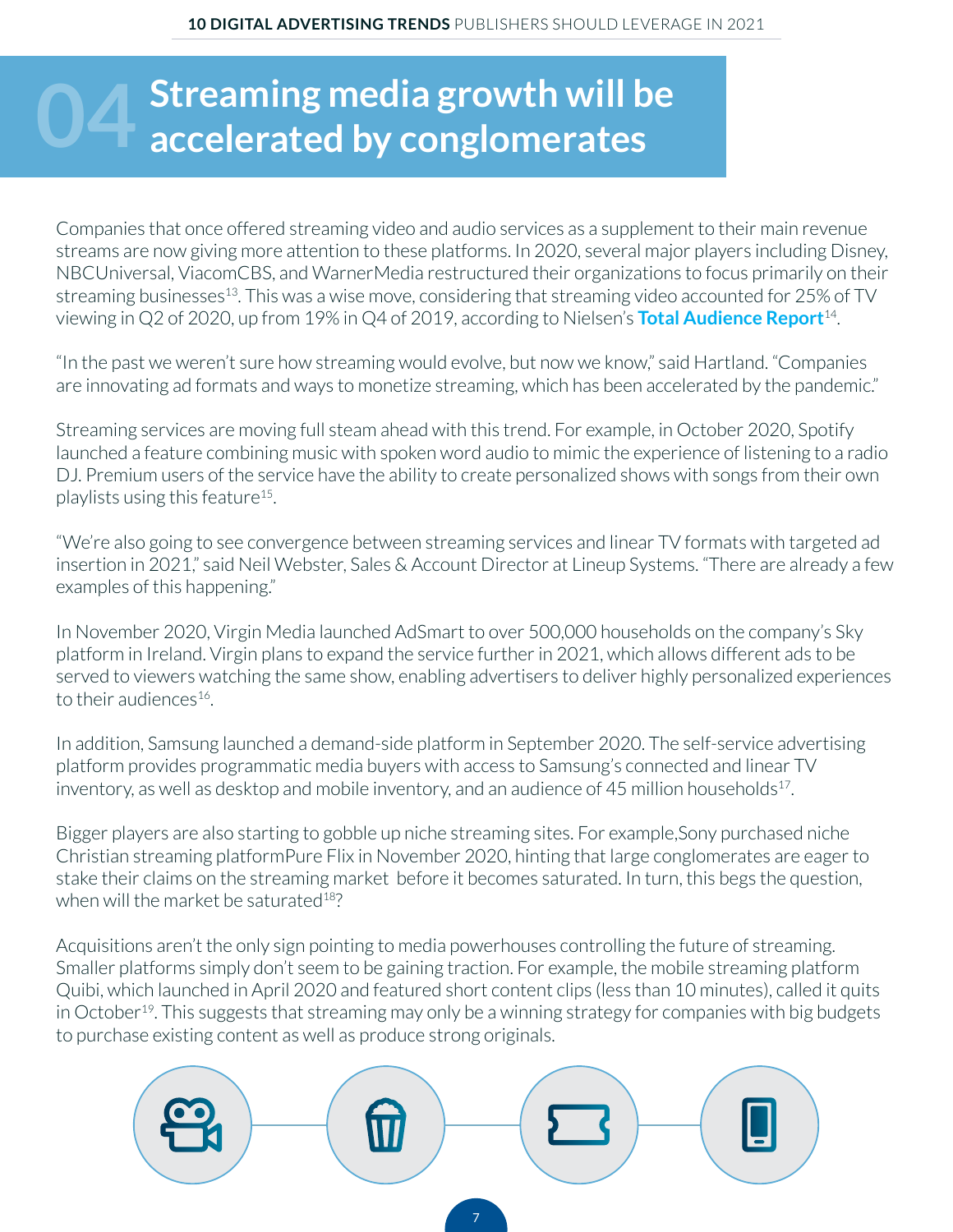### <span id="page-7-0"></span>**Brands concerned with movements for social change will prains concerned with**<br>movements for social change will<br>prefer publishers for advertising

With the Black Lives Matter movement gaining massive traction on social media in 2020, the focus on the importance of diversity within our communities and institutions—and the urgent need for social change has been reignited, reaching new heights around the globe.

"The responsibility of publishers to lead in this area is clear," said Hartland. "It goes back to trust and media literacy within a fake news culture. Trusted media sources can lead the way and show brands that if they truly want to participate in social causes, publishers are better equipped to help them accomplish that mission than the walled gardens."

Journalists haven't been free from scrutiny around perceived bias over the years, but news outlets fare far better than social media platforms when it comes to public trust. For example, trust in traditional media stands at 61% among Americans and Canadians, while trust in social media falls short at 29%, according to **[The Edelman Trust Barometer 2020](https://www.edelman.com/sites/g/files/aatuss191/files/2020-01/2020%20Edelman%20Trust%20Barometer%20Global%20Report.pdf)**20.

Advertising with trusted news sources can actually improve a brand's image in the eyes of consumers, according to a recent study by the Interactive Advertising Bureau (IAB). "Research finds 84% of consumers feel advertising within the news increases or maintains brand trust," the IAB said<sup>21</sup>.



Many publishers have already stepped into important roles in the push for social change. For example, The Devil Strip based in Akron, Ohio published a collection of anti-racism resources for adults and children to read and watch, as well as a list of organizations accepting donations, such as the Young Black Professionals Coalition. This trend signals a call for advertisers to join the movement by working with local publishers to take action and demonstrate a true commitment to racial justice<sup>22</sup>.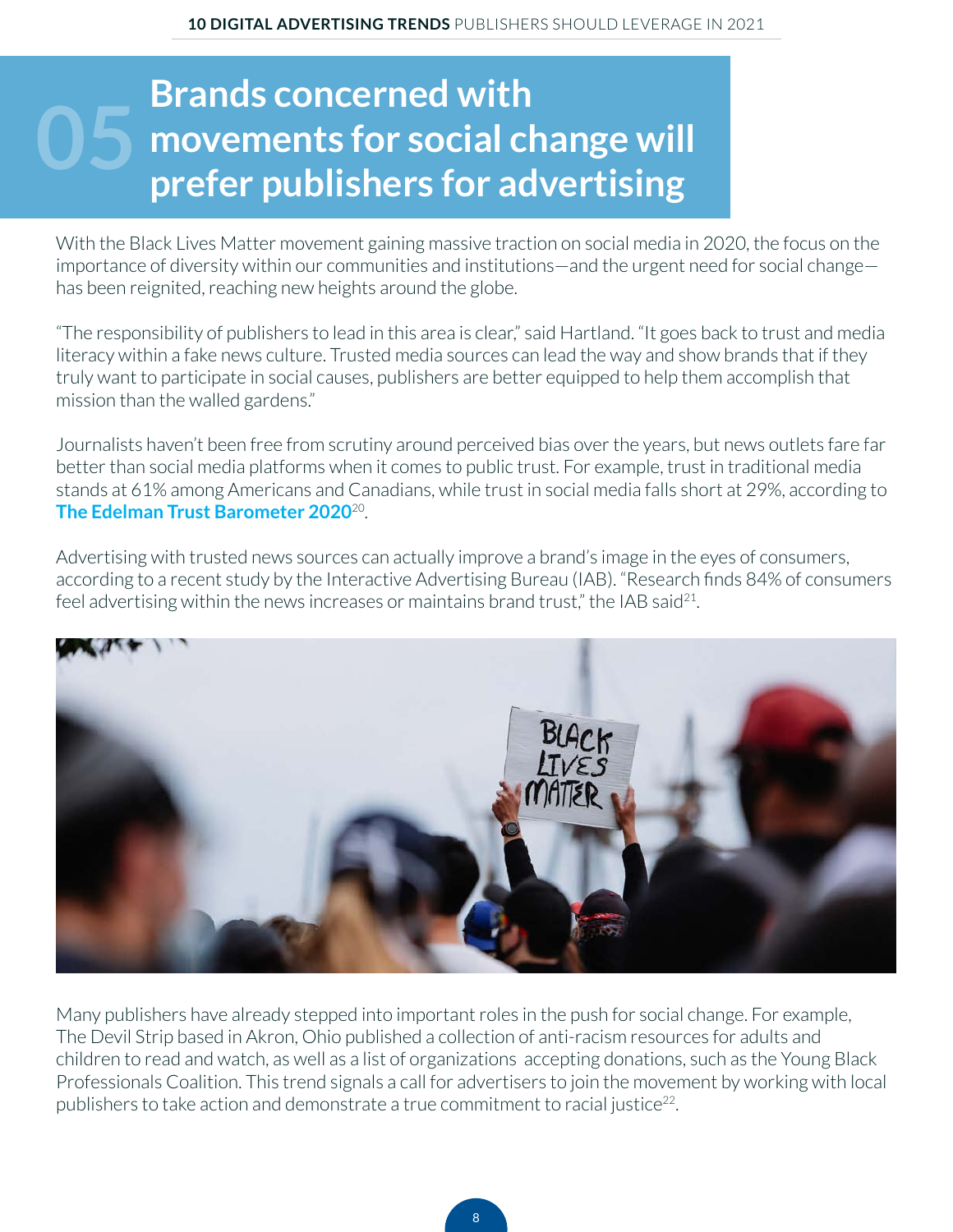# <span id="page-8-0"></span>**Data privacy laws will 06 show their teeth**

Data privacy legislation enforcement has been making headlines recently, with 190 General Data Protection Regulation (GDPR) fines issued in Europe between March 2019 and March 2020, according to Pinsent Masons. These infringements included prominent companies British Airways and Marriott, resulting in fines of over £183 million and £99 million respectively in those two cases<sup>23</sup>.

In addition to governments levying fines, digital platforms are also taking data privacy regulations more seriously. Google Ad Manager has added warnings around data consent to its platform, as well as resources to help publishers comply with various privacy laws.

Regarding consent management, publishers can choose their own consent journey<sup>24</sup> within Google Ad Manager and decide to either build their own consent solution, use Google's platform, or integrate with the IAB's Transparency & Consent Framework (TCF) v2.0, which Ad Manager adopted in August 2020 as an additional way to support publishers $25$ .

"Despite Google's adoption efforts, it was recently announced that IAB's framework isn't actually fully compliant with GDPR," said Tiffany Kelly, Digital Product Manager, Strategy & Innovation at Lineup Systems<sup>26</sup>. "The Belgian Data Protection Authority reported that the framework falls short of the GDPR principles of fairness and transparency, and doesn't meet legal requirements for processing data, among other faults."

To complicate matters further, the California Privacy Rights and Enforcement Act (CPRA) passed in November 2020, bringing revisions to the California Consumer Privacy Act<sup>27</sup>. The new legislation adopts many GDPR principles and is expected to become the U.S. standard. While such developments underscore the need for media organizations to adapt to a first-party data world, the way forward isn't entirely clear, as the recent news about the IAB framework indicates<sup>28</sup>.

"Another trend we may see, especially given the amount of revenue at risk for so many companies, involves questionable workarounds regarding the monetization of third-party data," Kelly added. "A recent ExchangeWire article reported that Apple enabled user-level tracking for Adobe in direct violation of its own policies for the Safari browser. In turn, Adobe actively encouraged users of its Experience Cloud platform to implement workarounds on their own sites to classify third-party tracking cookies as firstparty.29 "

It's clear that data privacy laws are now showing some teeth, and compliance is no longer a thought exercise, but a necessity for publishers and advertisers alike. Staying up to date on legislation may be tricky, but it's well worth the effort to maintain customer trust and avoid hefty fines.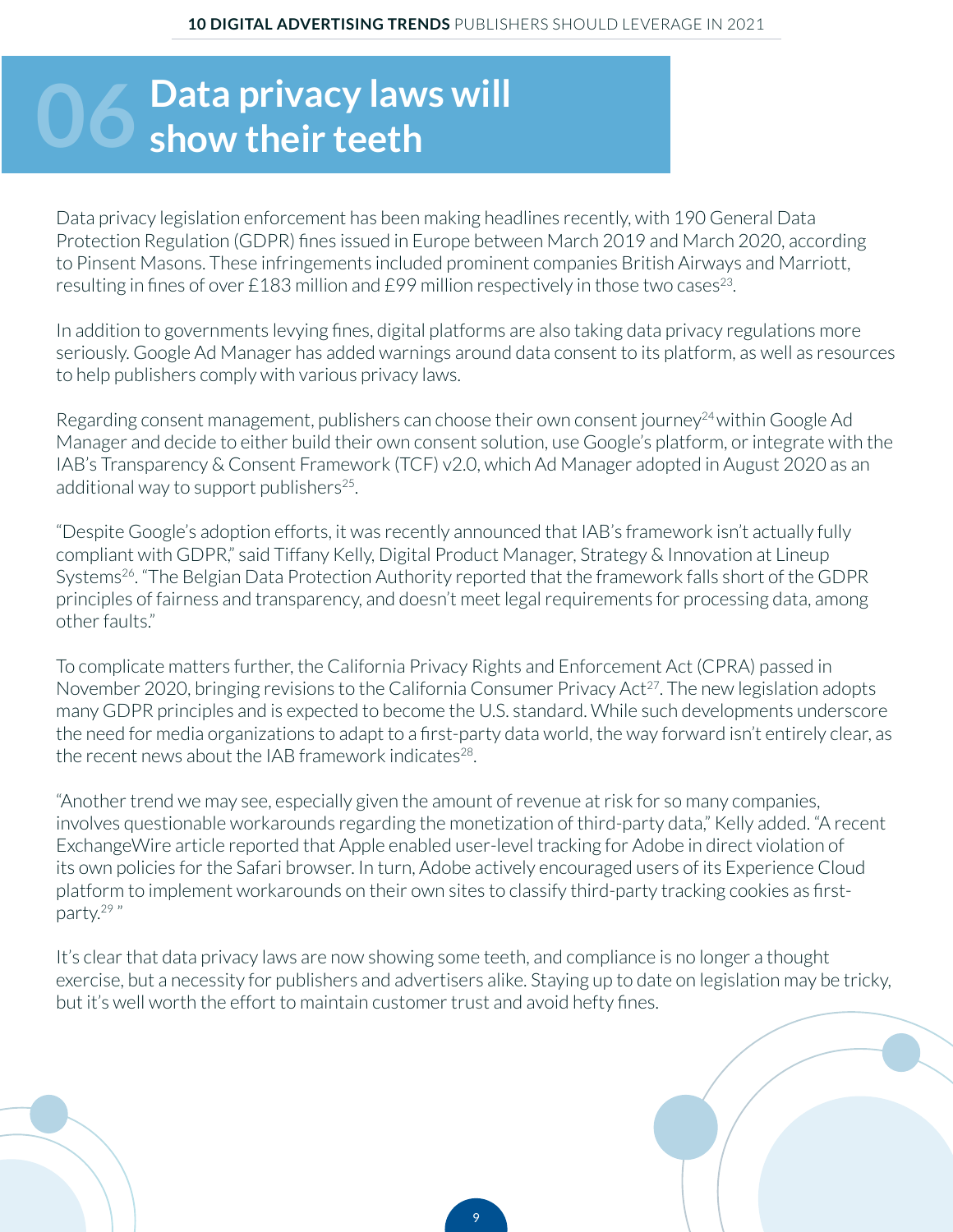### <span id="page-9-0"></span>**Emerging ad targeting options 07 will continue to evolve**

The topic of data isn't all doom and gloom for the digital advertising industry. Alternative ways to target consumers, which don't require third-party data, have emerged in response to evolving privacy legislation. As the sector shifts toward a first-party data future, contextual advertising strategies and identity solutions will play a major part in the transition, helping publishers improve customer experience for audiences and advertisers alike30.

For example, Google's Privacy Sandbox aims to leverage contextual and first-party data targeting, interestbased targeting, and remarketing to serve ads without relying on user identifiers. These methods are intended to substitute the current programmatic advertising framework that relies on third-party cookies $31$ .

"Google is asking for assistance from AdTech companies, advertisers, and publishers to gather use cases and help test the Privacy Sandbox for display and native advertising," Kelly said. "Right now the majority of participants are AdTech companies, which means publishers are at risk of having AdTech make key decisions for them that will directly impact their revenue moving forward."

In addition, in October 2020, Lotame announced the launch of its Panorama ID solution. This multi-channel solution uses identifiers such as consumer IDs and email addresses, as well as publicly available internet data, to enable advertisers to target audiences without depending on third-party cookies $33$ .



The Washington Post is one media company participating in the Privacy Sandbox testing. Publishers can—and should—keep up to date with the progress of this initiative and register to participate via **[Google's Chromium Blog32.](https://blog.chromium.org/2020/10/progress-on-privacy-sandbox-and.html)**

Last year we announced a new initiative (known as Privacy Sandbox) to develop a set of open standards to fundamentally enhance privacy on the web. With Privacy Sandbox we've been exploring privacy-preserving mechanisms with the web community that protect user data and prevent intrusive cross-site tracking. Our aim is to preserve the vitality of the open web by continuing to enable the rich, quality content and services that people expect, but with even stronger guarantees of privacy and safety. Today we're sharing progress on this long-term initiative and asking for your continued help in increasing the privacy of web browsing.

Label: **But Archiv** Feed<br>Feed

In January we shared our intent to develop privacy-preserving open-standards that will render third-party cookies obsolete. Since then, Google and others have proposed several new APIs to address use cases like fraud protection, ad selection, and conversion measurement without allowing users' activity to be tracked across websites. Following web community input, some of these solutions are now available for experimental testing via Chrome origin trials:

- Click Conversion Measurement API opened up for testing in Septembe and aims to enable marketers to know whether an ad click resulted in a conversion (for example, a purchase or a sign-up) on another site, without connecting the identity of the user across both sites.

. Trust Tokens opened up for testing in July and is intended to support a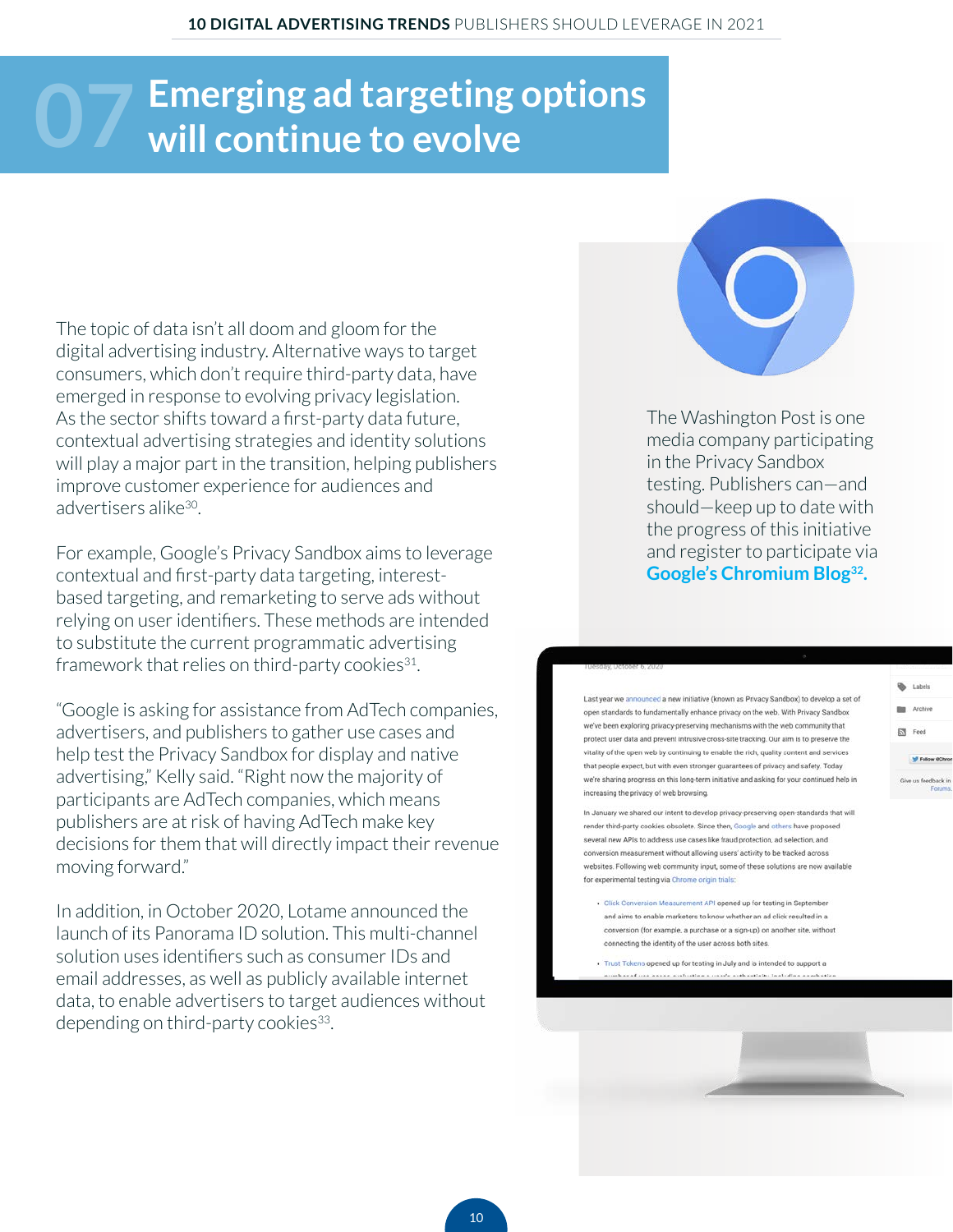# <span id="page-10-0"></span>**5G will see greater 08 adoption worldwide**

The groundbreaking 5G wireless network is on track to support over 750 million connections around the globe by 2021, according to research from CCS Insight<sup>34</sup>. In the U.S. alone, 5G is currently available to 250 million T-Mobile customers. The launch of the 5G-capable iPhone 12 in October 2020 has been a major factor driving the technology's widespread adoption<sup>35</sup>.

5G is a significant development in wireless internet technology because of its ability to connect large devices such as TVs and computers at a faster speed, and in more remote geographic locations, than previously existing wireless networks could<sup>36</sup>.

As remote work continues to be the norm for many companies worldwide due to the COVID-19 pandemic, 5G technology can help these organizations facilitate smoother wireless connections, minimizing interruptions to their businesses as a result $37$ .

For example, in the U.S., Verizon has equipped several manufacturing plants with 5G antennas<sup>38</sup>. In addition, in the U.K., 5G is expected to generate economic growth of up to £158 billion over the next decade, according to Vodafone39.

 $((\cdot))$ 

Increased adoption of 5G presents an opportunity for both media organizations and advertisers to serve more digital ads with richer content to consumers, due to the network's capability to foster stronger internet connections in greater numbers than ever before<sup>40</sup>. Publishers and brands should consider how 5G fits into their digital advertising strategies, and use this moment as an opportunity to experiment with more robust creative elements.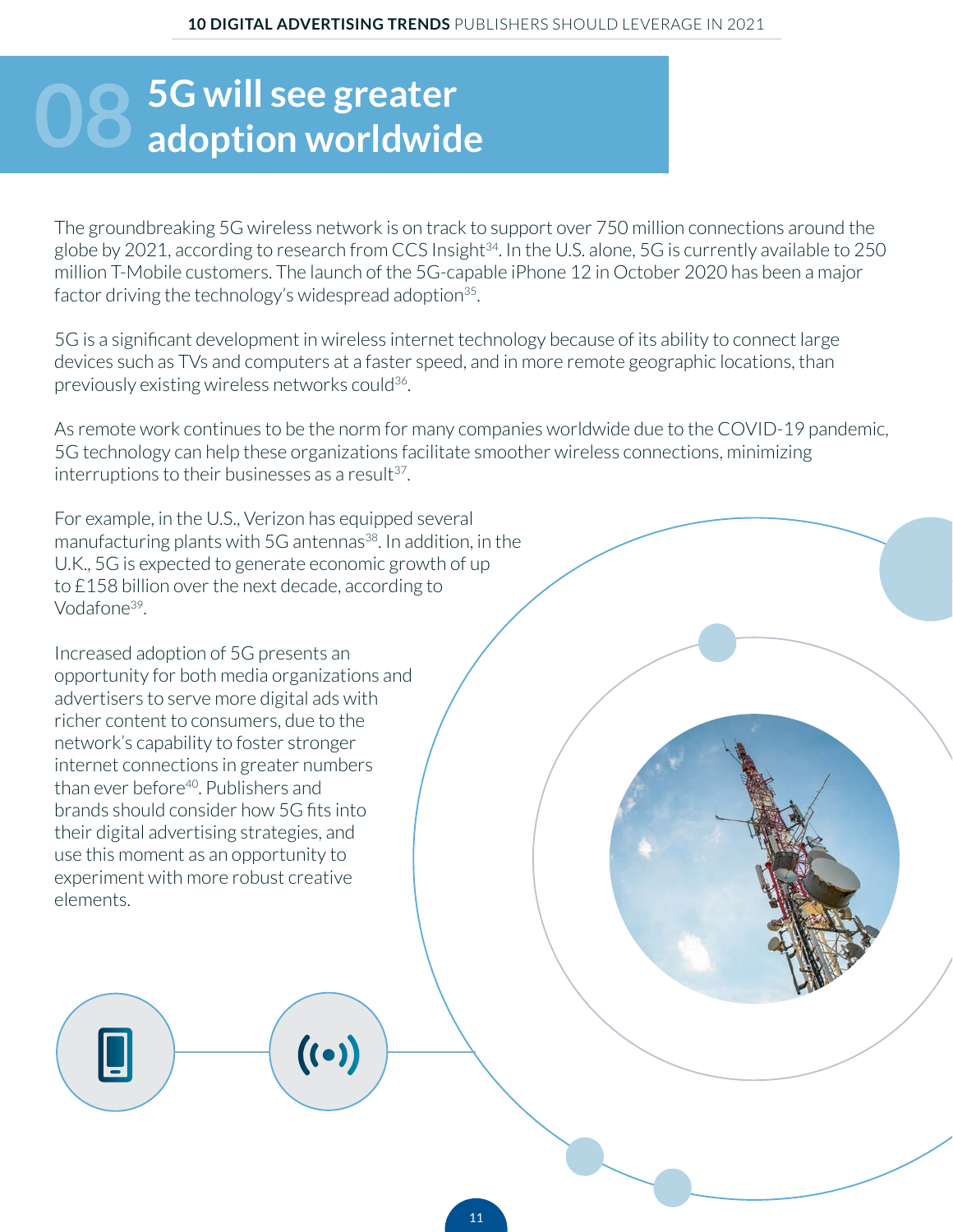# <span id="page-11-0"></span>**Brands that were once "niche" 09 will dominate the market**

While COVID-19 dealt a massive blow to industries such as travel and hospitality, other verticals like home exercising, food delivery, and gaming are thriving in today's increasingly virtual world.

The fitness brand Peloton saw sales increase by 66% in early 2020, and the mobile fitness app TrueCoach saw its user base grow by 200% in the second quarter of the year<sup>41</sup>. In addition, food delivery companies have also experienced boosts in sales during the pandemic, with the U.K. company Deliveroo seeing a 900% increase in virtual gift card sales in Hong Kong alone<sup>42</sup>.

"In the U.K., we've noticed an increase in independent cafés, restaurants, bars, and breweries offering their own delivery services. Alcohol sales have increased as a result," Levine said.

Once travel picks up and entertainment returns to full capacity, these industries will still likely perform well because our society has changed the way we work and live. That means publishers need to understand how to sell to these brands.

"Before the pandemic, media organizations were heavily focused on events and travel. Publishers now need to ensure their sales teams have a breadth of knowledge to consult and sell within these emerging verticals," Hartland said.

# **More publishers will become 10 'one stop shops' for brands**

In the past several years, growing numbers of publishers have begun providing marketing services. This signals a shift in the relationships media companies have with their customers, who previously would have simply submitted their own ads for placement in these publications and called the transaction complet<sup>43</sup>.

Today, many publishers are acting as agencies for advertisers, handling everything from strategy to copywriting to graphic design and ad placement—increasing their business value to these brands as a result.

For example, Gannett, the largest newspaper publisher in the U.S., has its own agency division that helps customers develop marketing plans and execute them across multiple platforms. U.S. publisher Condé Nast also has a creative agency called CNX, with a client roster that includes Bank of America, Dove, Google, and Gucci.

In Canada, Torstar provides full-service marketing offerings to its customers; and in the U.K., Time Out's in-house creative solutions team supports advertisers with cross-platform campaigns<sup>44</sup>.

"What was once an experiment for only the largest publishers has proven to be a successful revenue stream for many media companies," said Hartland. "It's clear now that offering a full suite of marketing and agency services is incredibly attractive to brands and small businesses, and incredibly profitable for publishers."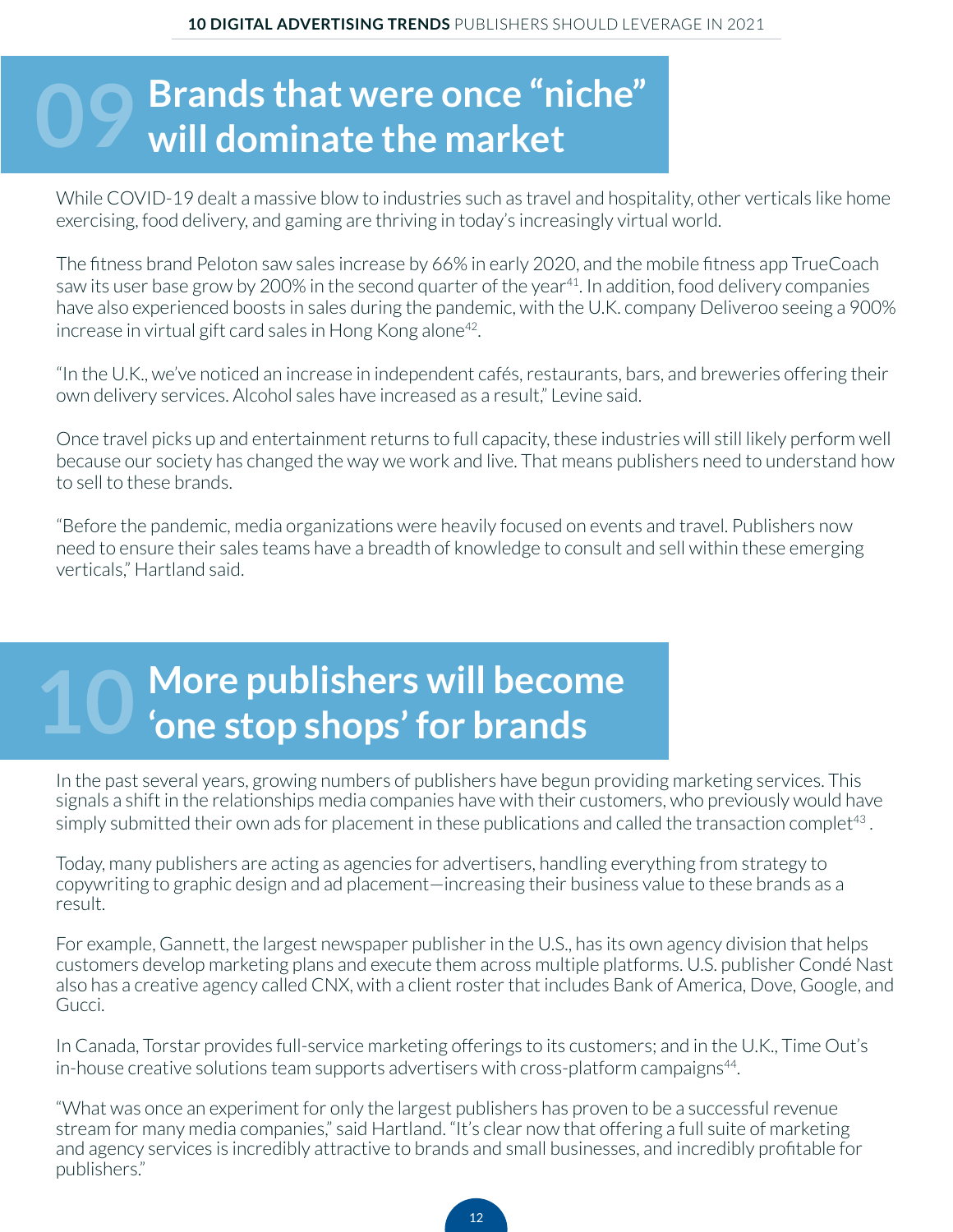

The digital advertising industry changes quickly. Media organizations and advertisers can keep up to date on evolving trends and technology to support their business development with the help of knowledgeable partners like Lineup Systems.

- [How to Identify the Trends That Will](https://www.lineup.com/newsroom/how-to-identify-the-trends-that-will-impact-your-advertisers-most)  [Impact Your Advertisers Most](https://www.lineup.com/newsroom/how-to-identify-the-trends-that-will-impact-your-advertisers-most)
- [Audience-Based Selling is Powered by](https://www.lineup.com/newsroom/audience-based-selling-is-powered-by-a-robust-subscription-offering)  [a Robust Subscription Offering](https://www.lineup.com/newsroom/audience-based-selling-is-powered-by-a-robust-subscription-offering)
- [Disparate Data Presents Major](https://www.lineup.com/newsroom/disparate-data-presents-major-challenge-for-publishers)  [Challenge for Publishers](https://www.lineup.com/newsroom/disparate-data-presents-major-challenge-for-publishers)
- [5 Questions Ad Sales Reps Should Ask](https://www.lineup.com/newsroom/5-questions-ad-teams-should-ask-audience-teams)  [Their Audience Teams](https://www.lineup.com/newsroom/5-questions-ad-teams-should-ask-audience-teams)
- [8 Things Publishers Can Learn from](https://www.lineup.com/newsroom/8-things-publishers-can-learn-from-social-media-self-service)  [Social Media Self-Service](https://www.lineup.com/newsroom/8-things-publishers-can-learn-from-social-media-self-service)
- [How to Prepare for the Death of](https://www.lineup.com/newsroom/how-to-prepare-for-the-death-of-cookies)  [Cookies](https://www.lineup.com/newsroom/how-to-prepare-for-the-death-of-cookies)
- [Combined Revenue Models are the](https://www.lineup.com/newsroom/combined-revenue-models-are-the-future-of-media)  [Future of Media](https://www.lineup.com/newsroom/combined-revenue-models-are-the-future-of-media)
- [Can You Really "Future Proof" a Media](https://www.lineup.com/newsroom/can-you-really-future-proof-a-media-business)  [Business?](https://www.lineup.com/newsroom/can-you-really-future-proof-a-media-business)

### Top Blog Posts from 2020 Sources to Keep Up With All Year

- [Lineup Newsroom](https://www.lineup.com/newsroom)
- [AdExchanger](https://www.adexchanger.com/)
- [AdWeek](https://www.adweek.com/)
- [Digiday](https://digiday.com/)
- [ExchangeWire](https://www.exchangewire.com/)
- [MarTech](https://martechtoday.com/)
- [The Drum](https://www.thedrum.com/us)
- [What's New In Publishing](https://whatsnewinpublishing.com/)

### ABOUT Sineup

Lineup Systems is the world's leading provider of media sales technology. Lineup's flagship product, Adpoint, is the preferred advertising system for media groups such as News Corp, ESI Media, Admeira, Telegraph Media Group, The New York Times and many more. Lineup also offers expert configuration and development services, empowering media brands to focus on what's most important to their bottom lines. The latest addition to Lineup's product portfolio is Amplio, a groundbreaking subscriptions management platform built to accelerate success in the subscription economy. For more information or get in touch, visit **[lineup.com](http://www.lineup.com)**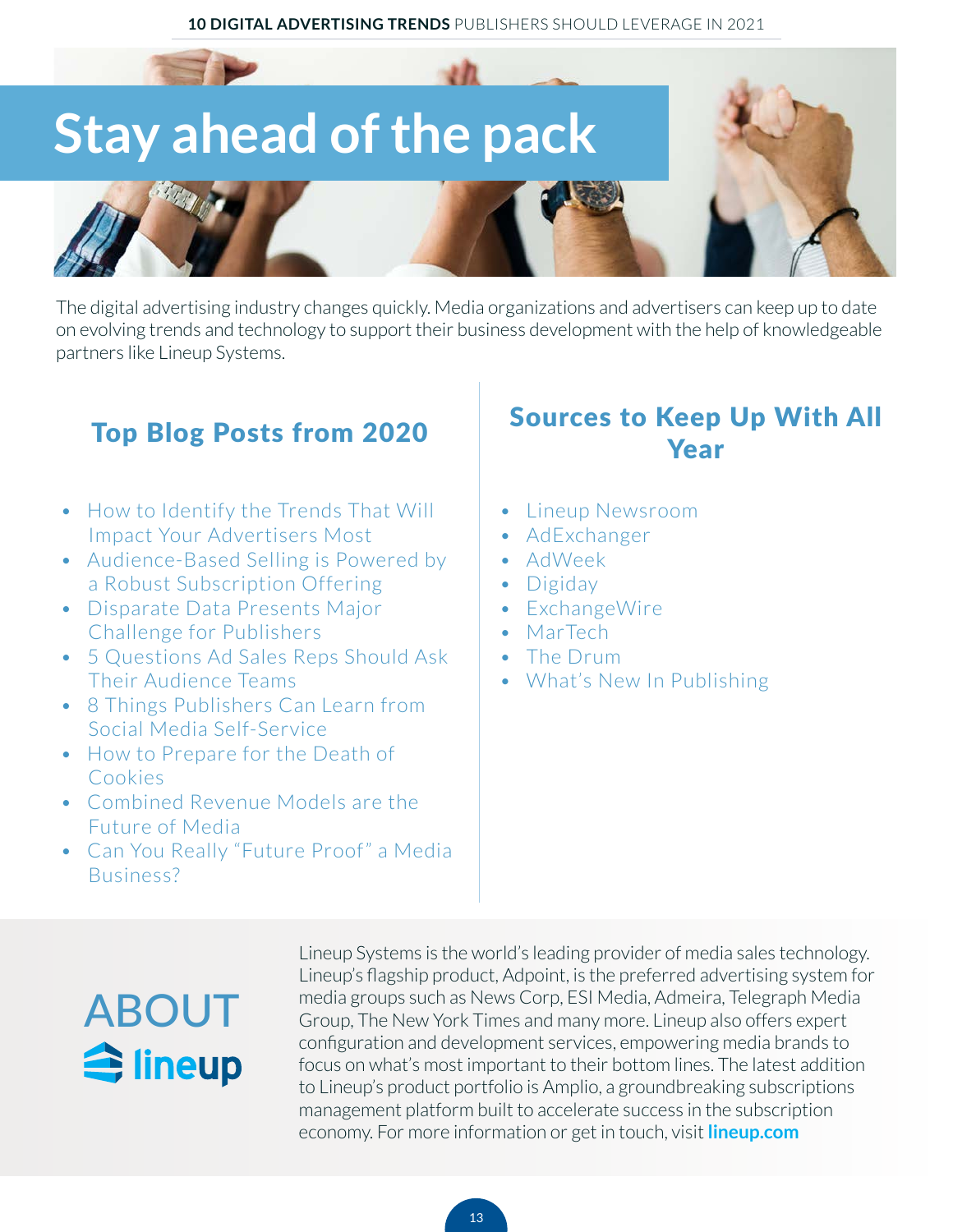### **Contributors**



#### **TIFFANY KELLY**, Lineup Systems

With nearly a decade of experience in digital media, Tiffany is passionate about finding new ways to innovate, problem-solve and drive the industry forward. As Lineup Systems' Digital Product Manager, Strategy & Innovation, she writes for the company Newsroom, oversees the development of digital products and leads the Lineup Digital Services team, helping customers manage their ad operations and digital strategy. Prior to Lineup, Tiffany was the Director of Digital Operations for a U.S. based publisher and a Sr. Digital Media Buyer at an automotive ad agency.



#### **LISA LEVINE**, Digital Deployment Consultant, Lineup Systems

Lisa is responsible for digital deployments into Lineup customers' businesses, working closely with them during the information gathering stage, their configuration, testing and go live stages of their deployments.

Lisa also works closely with the Lineup Product team on future roadmap items and integrations, the Managed Services team with support tickets, delivering training and keeping up to date with what is happening in the digital world.



#### **[SARAH HARTLAND](https://www.lineup.com/newsroom/author/shartland)**, Head of Marketing, Lineup Systems

Sarah is passionate about making complex ideas accessible for all. As Head of Marketing at Lineup Systems, she curates, edits and writes for Lineup's Newsroom and has been featured in several other industry publications. Prior to Lineup, Sarah specialized in digital marketing strategy for B2B SaaS startups. Her love for news media and enterprise software brought her to Lineup in 2018, where she's been focused on thought leadership and digital marketing ever since.



#### **NEIL WEBSTER**, Sales Director for UK & MENA, Lineup Systems

Neil is passionate helping media owners to grow their businesses. As the media industry becomes ever more complex, Neil believes that media owners need to manage every potential revenue stream and use business resources to maximise this. Neil joined Lineup in 2019 is responsible for looking after customers and developing business in the UK, Eire, Middle East and Africa. Before Lineup, Neil has extensive experience as a commercial and managing director in several UK media businesses running multimedia revenue streams and commercial teams. Outside of work, he is a news junkie, very average runner and sea swimmer and lives in a small coastal town outside London with 3 teenage children and 2 cats!



#### **AFTON BRAZZONI,** Copywriter, Uplift Content

Afton's background in journalism and experience in marketing and communications over the past decade have positioned her to tell rich stories about the tech and media industries across various publications and platforms.